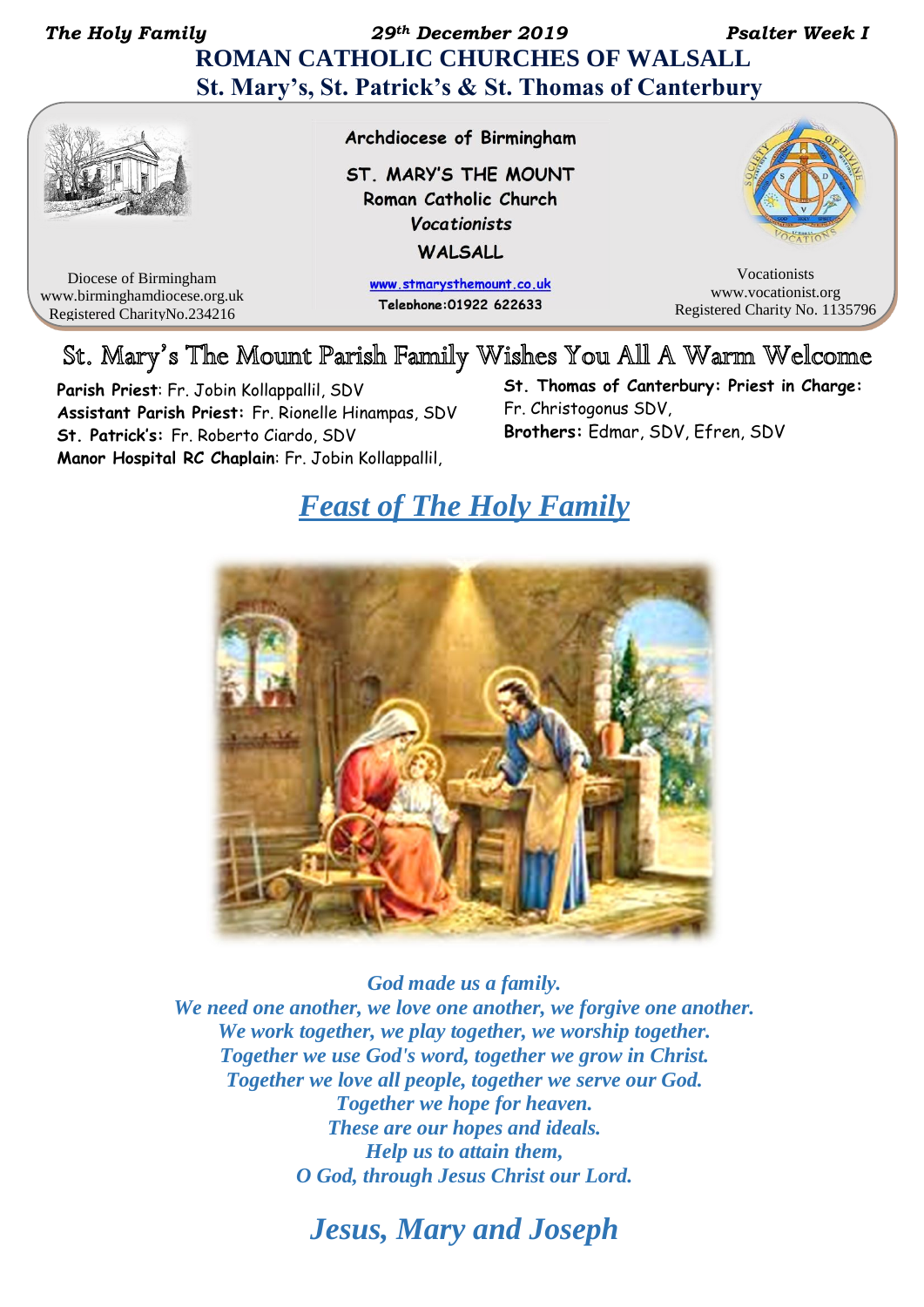# *The Holy Family 29th December 2019 Psalter Week I* **PARISH INFORMATION**

- ➢ **COLLECTIONS**: Last Sunday £1118.29. (Standing orders: £675, Offertory & Gift-Aid envelopes: £443.29. Overseas Charity Collection: £61.30. The value of your donations is increased when it is gift aided. Many thanks for your generosity. Counting Team this week: A (Next week: B).
- ➢ **Feast of the Holy Family – Sunday 29th December:** At each Mass on the Feast of the Holy Family, there will be a special blessing for families. Please make a special effort to come to Mass with your families on this day.
- ➢ **Thank You!** Many thanks to everyone who contributed to the Christmas preparations in any way and for participating in the celebration of the true meaning of Christmas as a parish family. We thank you also for your Christmas offering for the clergy of your parish. Wish you all a Happy New Year!
- ➢ **Thanksgiving Mass:** On Sunday 26th January, there will be a special Mass of thanksgiving in our church, to celebrate the 25<sup>th</sup> anniversary of Fr. Salvatore's ordination to the priesthood. More details will be provided next week, but please make a note of this special occasion in your diaries.
- ➢ **RCIA Programme 2019/2020**: The next session of our Come & See programme will be on Monday 6<sup>th</sup> January at 7:45pm in the Parish Centre. The topic for this meeting will be '*The Holy Trinity'*. Everyone is welcome to join us for some or all sessions.
- ➢ **Requiem Mass:** Please pray for the soul of Martin Scully who died recently. His Requiem Mass will be on Friday  $10^{th}$  January at 12pm. The Reception will be on Thursday 9<sup>th</sup> January at 4pm. Please keep Val and all their family in your prayers.
- ➢ **Congratulations:** We offer our congratulations to Marco Longhi, one of our parishioners and a member of our parish Finance Committee, who has been elected as MP for the Dudley North constituency. Please keep Marco and his family in your prayers.
- ➢ **Refreshments:** Everyone is invited to join us for refreshments, in the Pastoral Centre, on *Thursdays after 10am Mass and on Sundays after 9am Mass.* **Please note that there will be no refreshments after Mass on Thursday 2 nd January. Normal service will resume after this date!**
- ➢ **General Parish Information:** Please see the poster at the back of church for general parish information.



*If we keep Christ in our hearts, Christmas has no end!*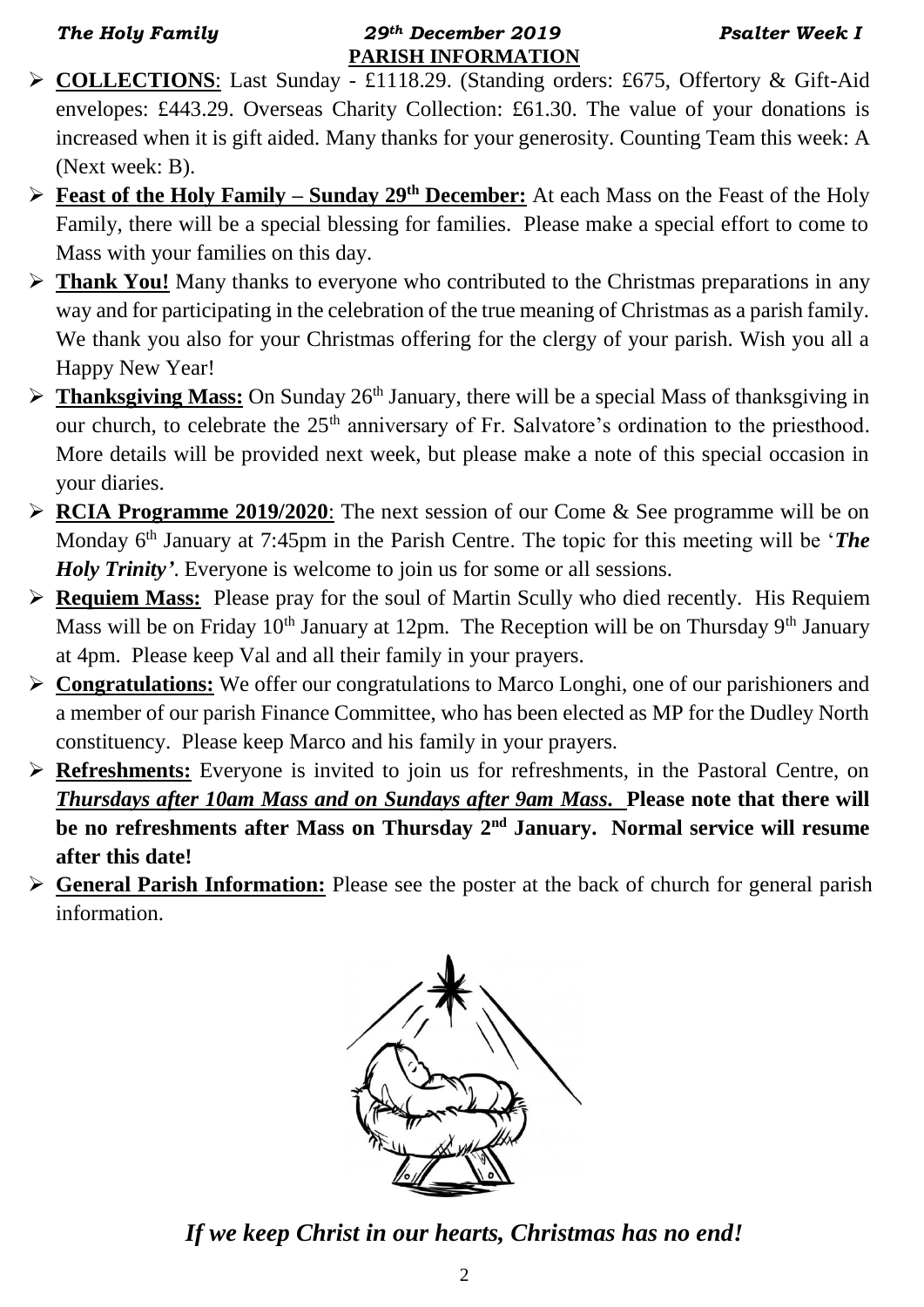### *The Holy Family 29th December 2019 Psalter Week I* **READERS**

| и <i>ран и</i> м |                                     |                              |  |  |  |
|------------------|-------------------------------------|------------------------------|--|--|--|
| <b>Mass</b>      | <b>Next Weekend</b><br>This Weekend |                              |  |  |  |
| 5:30pm           | Mrs J Gribble & Mrs C Benzigar      | Mr D Tranter & Mr M Rose     |  |  |  |
| 9am              | Mrs L Bacallan & Mr J Nelson        | Mr P Donnellan & Mr J Nelson |  |  |  |
| 11am             | Mrs J Norman & Mrs C Williams       | Miss V Fenlon & Mrs L Darby  |  |  |  |

## **Let us pray for those who are sick:**

Clara Gontarek, Anna Morgan, Marie Hornblower, Eileen Moseley, John Bush, Judith Dunthorne, Peggy McGill, Patricia Davies, Angela Gonsalves, Mary Gallagher, Margaret Powell, Anne Jennings, Matthew McGill, Dr. Petroc Willey, Lee Chit Wei, Margaret Abbot, Susan Naughton, Mrs K Carter, Carol Callaghan, Sandra Byng, Jo Baker, Mrs Small, Peter Corrigan, Josie Kelleher.

## **Prayer for Vocations**

Divine Jesus, Son of the eternal Father and Mary Immaculate, grant us and all the faithful true generosity in following your call and bestow on us the grace of your Holy Spirit to persevere in overcoming all obstacles to our vocations. Give the church in our Diocese and throughout the world many holy priests, fervent religious and committed lay people. Through the intercession of the Most Blessed Virgin Mary, all the Angels, Blessed Justin and all Saints, we humbly ask you to hear our prayers and multiply the ministries by which we may serve You and one another in faith and love. **Amen . Hail Mary…..**

# **Prayer after Communion**

"O my God and my all, Father, Son and Holy Spirit, may your will be done, your love reign, your glory shine always more in me and in everyone as in yourself, O my God and my all." **Bl. Fr. Justin** 



| <b>CONTACT DETAILS</b> |                                       |                                                                                                                                                                                                                                                                                            |  |  |  |  |
|------------------------|---------------------------------------|--------------------------------------------------------------------------------------------------------------------------------------------------------------------------------------------------------------------------------------------------------------------------------------------|--|--|--|--|
| St. Mary's             | Fr. Jobin Kollappallil,<br><b>SDV</b> | Address: Glebe St., Walsall, WS1 3NX<br>Tel: 01922 622 633<br>Web: www.stmarysthemount.co.uk<br>Email: stmarysthemountparish@yahoo.co.uk<br>FB: Stmarys Mount; Twitter: @marys_mount<br>Blog: stmarysthemount.tumblr.com<br>Safeguarding representative: Mrs Karen Donnellan – 07711831462 |  |  |  |  |
| <b>St. Patrick's</b>   | Fr. Roberto Ciardo<br><b>SDV</b>      | <b>Address: Blue Lane East, Walsall, WS2 8HN</b><br>Tel: 01922 622633<br>Email: stpatricksrcchurch@gmail.com                                                                                                                                                                               |  |  |  |  |
| <b>St. Thomas's</b>    | Fr. Christogonus<br><b>SDV</b>        | <b>Address: Dartmouth Avenue, Walsall, WS3 1SP</b><br>Tel: 07404816951<br>Email: frchrisinsdv@gmail.com                                                                                                                                                                                    |  |  |  |  |